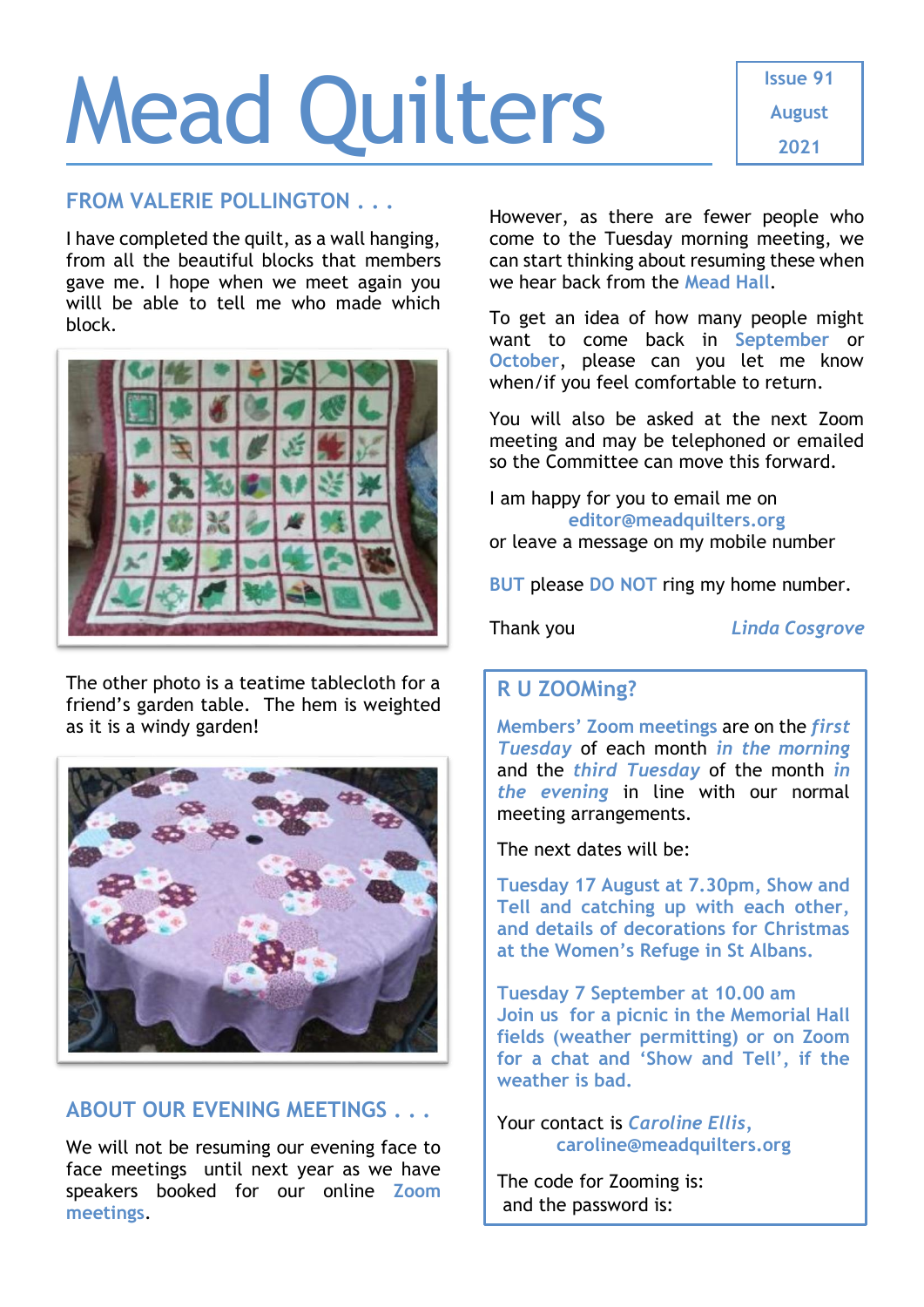## **Continuing Our . . . . . . Modern BLOCK OF THE MONTH**

This Month's theme is **Curves.**

If you have never tried sewing curves before then don't panic! These blocks and tutorials will help you to sew gentle curves.

The first block this month is called **'Tiger, Tiger'**; the pattern and teaching notes were devised and developed by *Helen Howes*, with sponsorship from **Oakshott Fabrics**.

A PDF version of the tutorial is available from **<https://mqgb.org.uk/tutorboxes/tbox7.pdf>**

A simple version using this block would be the quilt shown, right

More than two colours can be used as shown here:



What I found is:

- fabrics with a right and wrong side make life a lot easier;
- keep your curves shallow, steep curves end up altering the size of the block more as you will need to trim them more;
- I found that sometimes my fabric started to slip as I cut them. You can pin the fabrics together and even use scissors to cut the curves if you find it easier;
- you can make this block with a different number of stripes by altering the size of the original piece of fabric, just remember that each curved cut will end up making the final block ½" shorter.



The **'Tiger, Tiger'** tutorial and related, similar, tutorials are also available in a **Supplement** that goes with this **Newsletter.**

Go to:

**[www.meadquilters.org/news.html](http://www.meadquilters.org/news.html)**

and select the **2021 August Newsletter Supplement**

*Sarah Dixon*

**JOIN THIS AUTUMN'S POSTCARD SWAP WITH MIMRAM AND ICKNIELD QUILTERS . . .**

It only takes a short time to make a small postcard quilt: see our **July Newsletter** for full details and here are some examples to inspire you!



It is a good opportunity to try a technique and experiment with different fabrics without committing to a full quilt.

Fill in your details using this link: **[Postcard Form Link](https://docs.google.com/forms/d/1s0T5ZX1zd3rz3O0dBK3o37hdpBw5pqOVkJsRGxAbXYU/viewform?edit_requested=true)** and then start creating your masterpiece.